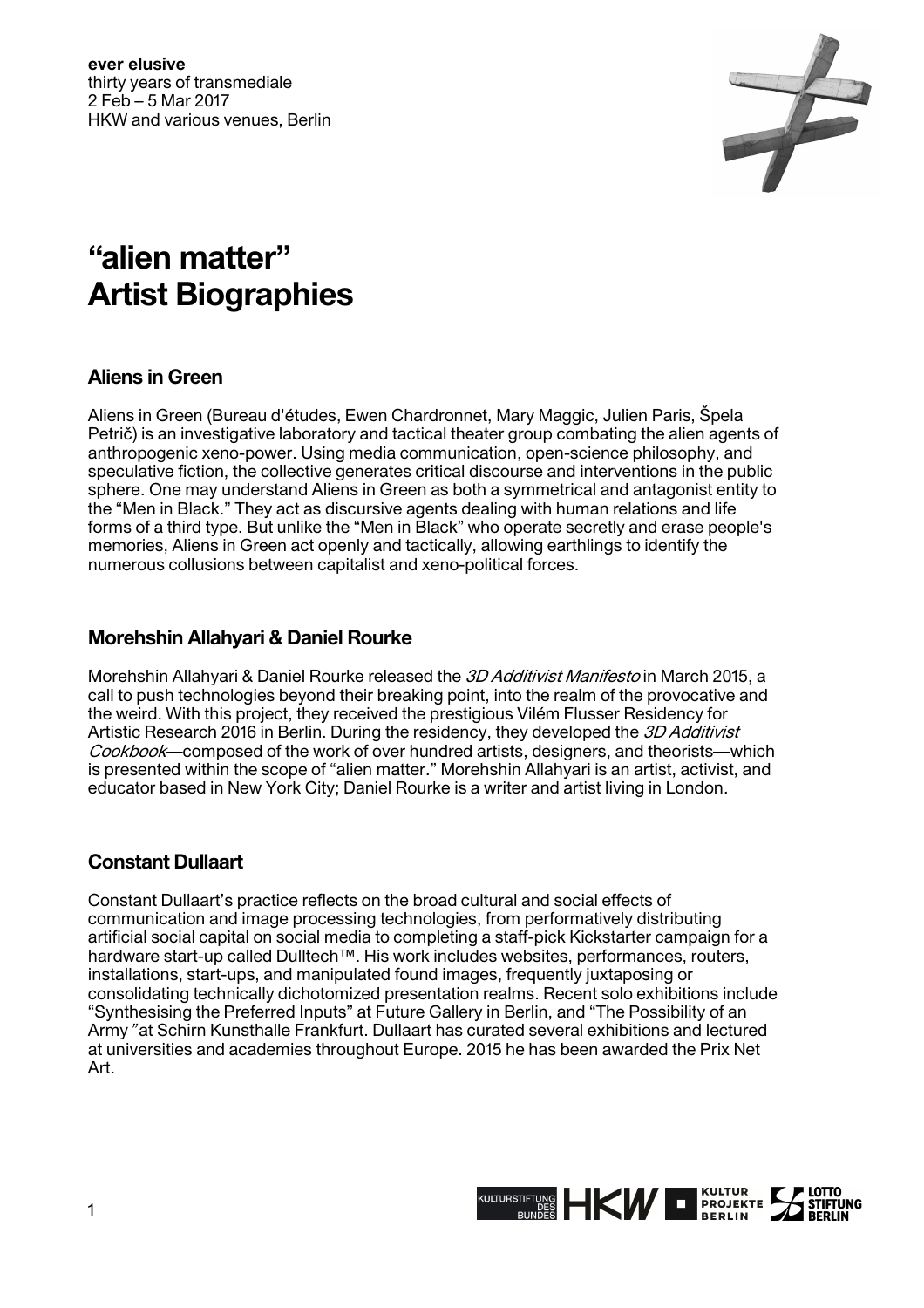**ever elusive** thirty years of transmediale 2 Feb – 5 Mar 2017 HKW and various venues, Berlin



# **Ignas Krunglevičius**

Ignas Krunglevičius is an artist and a composer living in Oslo. His main interests lie in the agency of power, and the political and existential realities generated by the global technological development. He graduated with an MA from the Norwegian Music Academy in Oslo. Recent exhibitions include, "Between the Idea and Experience" at the 12th Havana Biennale, the Nordic pavilion at the 14th International Architecture Exhibition organized by the Biennale di Venezia, "Crime in Art" at the Museum of Contemporary Art in Krakow, "You Imagine What You Desire" at the 19th Biennale of Sydney, the Aichi Triennale, the Autumn Exhibition at Kunstnernes Hus, the Norwegian Sculpture Biennale at the Vigeland Museum, and the Ultima Contemporary Music Festival in Oslo.

### **Mark Leckey**

Mark Leckey is an artist based in London and was awarded the Turner Prize in 2008. His work has been the subject of numerous solo exhibitions at institutions including MOMA PS1 in New York (2016), Haus der Kunst in Munich (2015), WIELS Contemporary Art Centre in Brussels, Armand Hammer Museum of Art in Los Angeles (2013), Nottingham Contemporary (2013), Banff Centre (2012), and Serpentine Gallery in London (2011). He has participated in the 2013 Carnegie International, the 55th Venice Biennale (2013), and the 8th Gwangju Biennale (2010).

# **Joep van Liefland**

Joep van Liefland lives and works in Berlin. His work focuses on the phenomenology of media and their transformation. Within his art practice, Joep van Liefland uses various outdated distribution and storage devices. He arranges them into space-filling installations as in the work *VIDEO PALACE*, a series of installations that van Liefland started in 2002 and which is a work in progress until today. Van Liefland's work was shown in solo exhibitions at Overbeck-Gesellschaft in Lübeck, Stedelijk Museum Bureau Amsterdam, Ramiken Crucible in New York City and in group exhibitions at, among others, Schirn Kunsthalle Frankfurt, Hartware MedienKunstVerein in Dortmund, and Autocenter in Berlin.

#### **Jeroen van Loon**

Jeroen van Loon lives and works in Utrecht, Netherlands. He received a bachelor in Digital Media Design and a European Media Master of Arts from the HKU University of the Arts Utrecht. His fascination revolves around the revealing, documenting, and visualizing of digital culture. Earlier work focussed on its personal and societal impact while recent work focusses on the Internet itself: its architecture, physicality, and connectivity—speculating on how these will change in the future. Van Loon gave two TEDx talks, won the European Youth Award and was awarded the K. F. Hein Art Grant. Recent work is included in the collection of the Verbeke Foundation, Belgium. Recent exhibitions include the Centraal Museum Utrecht, Dutch Design Week, z33 in Hasselt, Cyberfest 9, V2\_ in Rotterdam, and Tech Art Expo in Berlin.

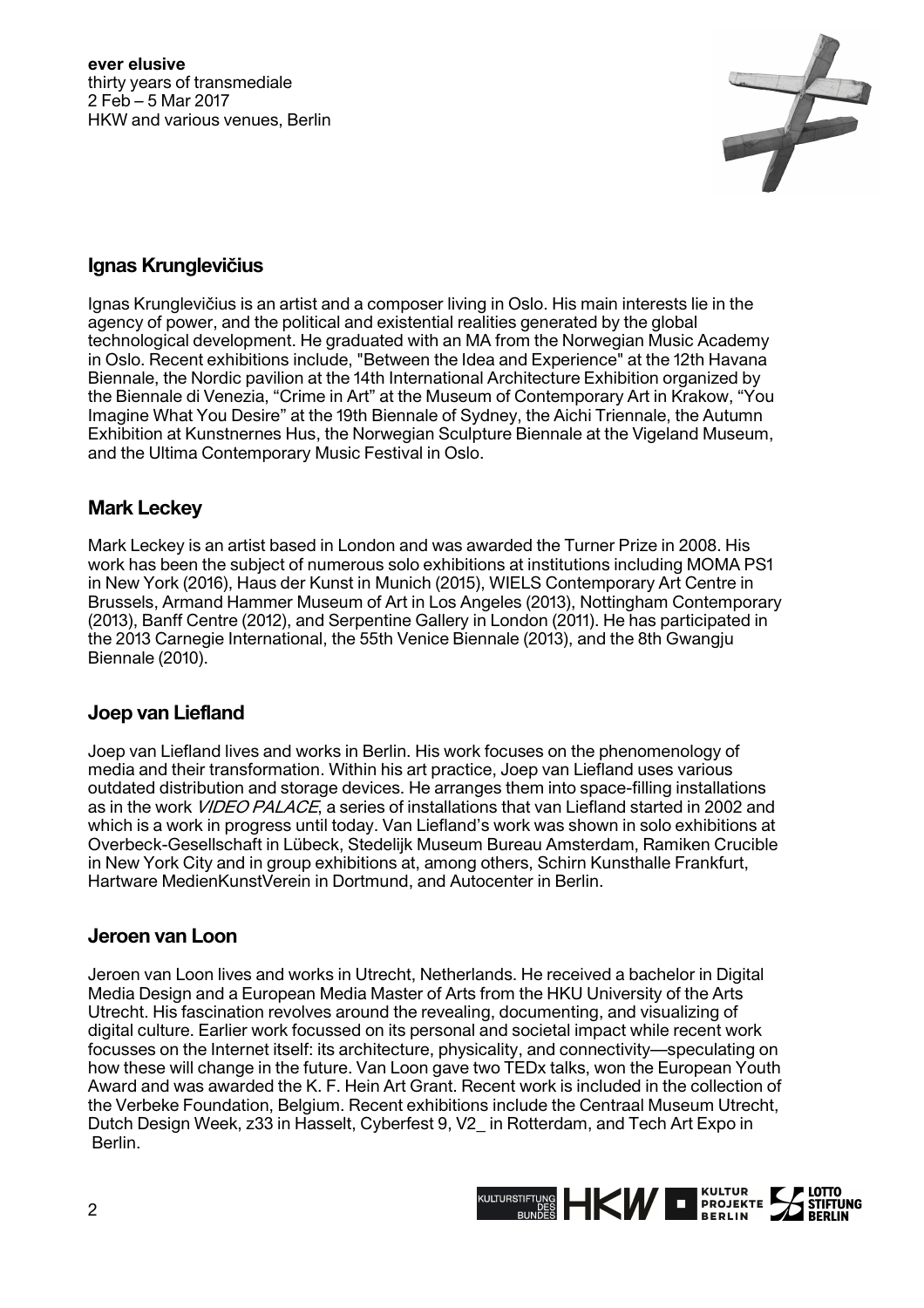

# **Nicolas Maigret & Maria Roszkowska**

Nicolas Maigret & Maria Roszkowska are artists based in Paris. They have initiated the DISNOVATION.ORG working group which aims to disrupt, pervert, and complexify the discources on technological innovation. The group develops situations of disturbance, speculation, and debate, challenging the ideology of innovation and stimulating the emergence of alternative narratives. Maigret & Roszkowska recently edited The Pirate Book, an anthology on media piracy. Their work has been presented internationally at venues such as the Museum of Art and Design in New York City, Palais de Tokyo in Paris, transmediale, FILE and the Chaos Computer Congress.

#### **Katja Novitskova**

Katja Novitskova lives and works in Amsterdam and Berlin. She graduated from the Sandberg Institute in Amsterdam in 2010 and was an artist-in-residence at the Rijksakademie van beeldende kunsten from 2013 to 2014. Novitskova's works includes digital cut-outs, sculptures, and installations as well as collaborative projects and artist publications. In her work she examines ecological and information systems through an engagement with digital data, exploring the co-evolution of planetary ecosystems and species as well as the competing forces of human expansion and biodiversity. In 2010, she self-published the influential artist book *Post Internet Survival Guide*, which was also published by Revolver Publishing in 2011. Recent solo exhibitions include Kunstverein Hamburg (2016), Kunsthalle Lissabon (2015), and SALTS in Basel (2014).

# **Sascha Pohflepp**

Sascha Pohflepp is an artist and researcher whose work is known to probe the role of technology in our efforts to understand and influence our environment. His practice often involves collaboration with other artists and researchers, creating work on subjects ranging from synthetic biology and artificial intelligence to geopolitics and space exploration. Notable exhibitions include "Talk To Me" at Museum of Modern Art in New York City, "Hyperlinks" at the Art Institute of Chicago, and "Micro Impact" at the Boijmans Van Beuningen Museum in Rotterdam. He holds a diploma from the Berlin University of the Arts and a Masters degree in Design Interactions from the Royal College of Art in London. Currently he is pursuing a PhD at the University of California, San Diego, and teaches in the Visual Art Department.

# **Johannes Paul Raether**

Johannes Paul Raether lives and works in Berlin. At the center of his work are constructed identities (Avataras, AlterIdentities or SelfSisters) emerging at various sites in public space where they research, teach and tell stories. As colorful beings, made up from everyday objects, they discuss complex topics such as bio and reproduction industries, globalized

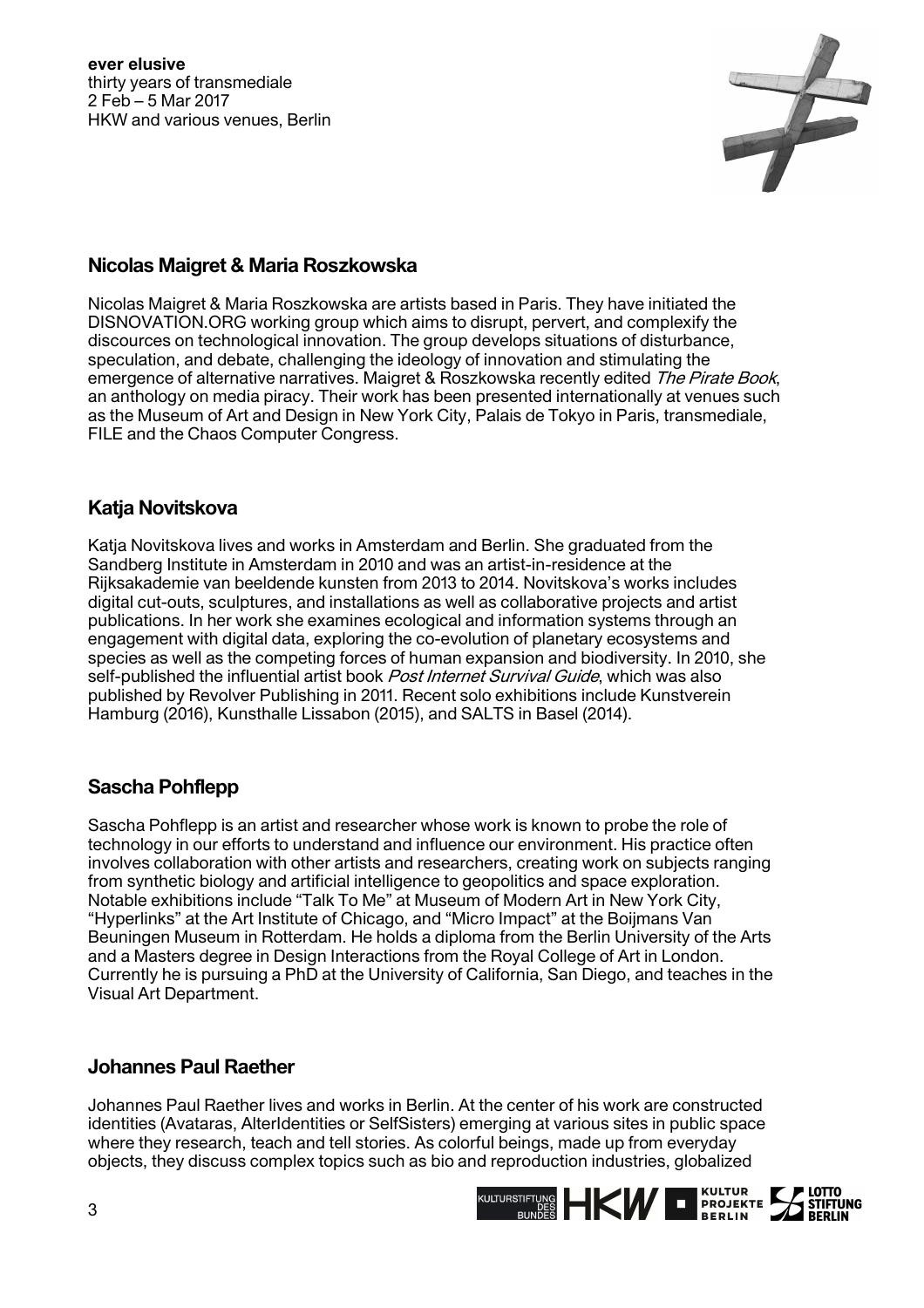**ever elusive** thirty years of transmediale 2 Feb – 5 Mar 2017 HKW and various venues, Berlin



tourism or occult substances in contemporary technology. Raether's works and performances were shown at, among others, the 9th Berlin Biennale, Palais de Tokyo in Paris, Fridericianum in Kassel, Savvy Contemporary in Berlin. Recent solo exhibitions took place at District in Berlin, Transmission Gallery in Glasgow, and Ludlow 38 in New York City. Raether publishes in *Texte zur Kunst* and is currently Professor at the Kunstakademie in Düsseldorf.

# **Evan Roth**

Evan Roth is an artist based in Paris whose practice visualizes and archives culture through unintended uses of technologies. Creating prints, sculptures, videos, and websites, his work explores the relationship between misuse, empowerment, and the effect that philosophies from hacker communities can have when applied to digital and non-digital systems. His work can be found in the public collections of the Museum of Modern Art in New York City and the Israel Museum in Jerusalem. Recent exhibitions include the 2016 Biennale of Sydney, "Electronic Superhighway (2016–1966)" at Whitechapel Gallery in London, and "This Is for Everyone" at the Museum of Modern Art in New York City. Roth co-founded the arts organizations Graffiti Research Lab and the Free Art and Technology Lab.

# **Suzanne Treister**

Suzanne Treister lives and works in London. She was a pioneer in the digital / new media / web based field from the beginning of the 1990s, developing fictional worlds and international collaborative organizations. Often spanning several years, her projects comprise fantastic reinterpretations of given taxonomies and histories that examine the existence of covert, unseen forces at work in the world, whether corporate, military, or paranormal. Collections include Tate Britain, Science Museum in London, Muzeum Sztuki w Łodzi, and Centre Pompidou in Paris. Recent exhibitions include P.P.O.W. Gallery in New York, Annely Juda Fine Art in London, the Liverpool Biennial, ICA in London, Centre Pompidou in Paris, Kunstverein München, and ZKM in Karlsruhe.

# **Addie Wagenknecht**

Addie Wagenknecht is an artist whose work explores the tension between expression and technology. She seeks to blend conceptual work with forms of hacking and sculpture. Previous exhibitions include MuseumsQuartier Wien, La Gaîté Lyrique in Paris, the İstanbul Modern, the Whitechapel Gallery in London, and MU in Eindhoven. Her work has been featured in numerous academic papers, books, and magazines such as *TIME, Wall Street* Journal, Vanity Fair, The Economist, and The New York Times. She holds a Masters degree from the Interactive Telecommunications Program at New York University, and has previously held fellowships at, among others, Eyebeam Art + Technology Center in New York City, Culture Lab in Newcastle upon Tyne, and HyperWerk Institute for Postindustrial Design in Basel.